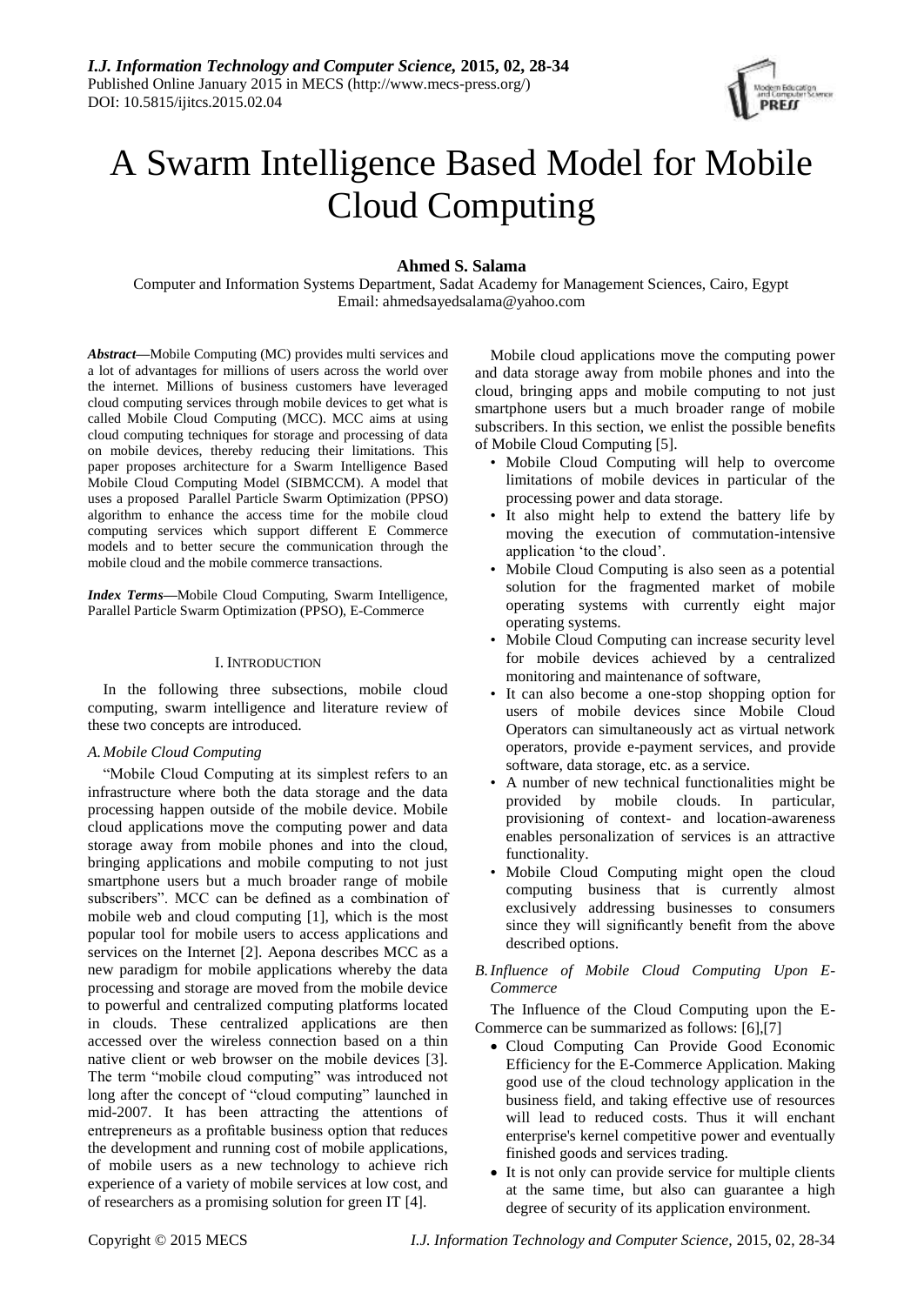- It is no longer to pay for the high cost of software and application development, only need to assign the task to any free IT resources in the clouds and to help it fulfill the task.
- Cloud Computing Can Improve the Vivid and Profession of Business Enterprise E-Commerce Application. use the cloud computing platform, virtual constructing the distributed resources in all different places, realize the resource sharing of application, there is no need for the enterprises to know the details of sharing and how to achieve it.
- With the advent of cloud computing, existing businesses and startups can immediately leverage the trust built into established cloud systems such as Google, Amazon and Salesforce.
- Cost is generally one of the primary reasons for moving a business application or data center to the cloud. A cloud-based initiative on a virtualized server may save a company 80% of the costs normally associated with a traditional e-commerce roll out.
- A company may be able to roll out an e-commerce application five times faster than before and begin selling immediately on the remote platform.
- Cloud services allow a business to scale quickly and support seasonal spikes in demand or those triggered by special promotions.
- Cloud computing offers many security technologies for the running applications on the cloud. Cloud Computing Can Improve the Safety of Business Enterprise E-Commerce Application
- The explosive growth in cloud ecommerce offerings in the next few years will also see an increase in the ability to share information between clouds and communities of clouds.

## *C.Swarm Intelligence and Cloud Computing*

Swarm intelligence (SI) is the combined behavior of decentralized, self-organized systems, natural or artificial. The concept is engaged in effort on artificial intelligence. The expression was originally initiated by "Gerardo Beni" and "Jing Wang" in 1989, in the perspective of cellular robotic systems. Swarm assumption has been built-up and discussed in. Swarm behavior involves dynamism. SI systems are typically made up of a population of ordinary agents cooperating locally with one another and with their environment. The inspiration often comes from nature, especially biological systems [8].

The agents follow very simple rules, and although there is no centralized control configuration dictating how individual agents should act, local, and to a certain degree arbitrary, communications among such agents direct to emergence of "intelligent" global behavior, unknown to the individual agents. Natural examples of SI include ant colonies, bird flocking, animal herding, bacterial growth, and fish schooling [9].

Group occurs at all magnitudes from microorganisms to whales, from factions of 10 to 10 million, and across a variety of sequential permanence from the transient congregation of midges to the mandatory regulations of herring. An aggregation may outline initially by arbitrary encounter and produce by density based connections. Group size is then determined by the balance of payoffs to individual members, where size of the group affects its performance [10].

In heterogeneous system environment, several types of servers can be implemented for better selection of tasks to be compiled and executed for heterogeneous supercomputing. High performance can be achieved using cluster of workstations [11]. These workstations can be of similar types or distinct types in respect of configurations. Therefore, practical situation of the distributed network needs multi-processing power within the network activities to speed-up the task with synchronization [12]. Whenever a transaction is taking place in a server-side machine for a particular process, all other processes would wait till its completion [13]. Another important point is transactional memory and garbage collection comparison which is dealt in [14]. In distributed systems, shared memory concept should be applied for multi-processor operating systems. In this way, the network memory can be considered as local memory [15]. Proper management of central processing unit, memory and network bandwidth is required while the external users access server-side resources having limitations [16]. Concurrent execution of procedures has been accomplished in the network scenario maintaining specific data structures [17].

This paper is organized as follows: section 2 introduces a proposed architecture of swarm intelligence based model for mobile cloud computing, section 3 presents Proposed PSO & PPSO Based Algorithms for Mobile Cloud Computing. Section 4 summarizes the required implementation issues for the proposed architecture and algorithms, section 5 presents the conclusions, and finally, section 6 gives a look forward for the expected future work in this domain.

#### II. PROPOSED SWARM INTELLIGENCE BASED MODEL FOR MOBILE CLOUD COMPUTING ARCHITECTURE

This paper introduces architecture of swarm intelligence based model for mobile cloud computing and distributed computing environment. It can be considered as a base for running mobile ecommerce applications over mobile clouds. The proposed architecture is shown in figure 1.

The mobile device (cloud client) communication services are responsible for executing different network communication management between the mobile cloud client and the cloud. These routine services include:

- Synchronizing state changes made to the mobile or its applications back with the Clouds Servers
- Managing any state updates being sent as a notifications from the cloud server
- Managing the communication channel needed to receive any notifications coming from the clouds servers and establishing proper connections automatically.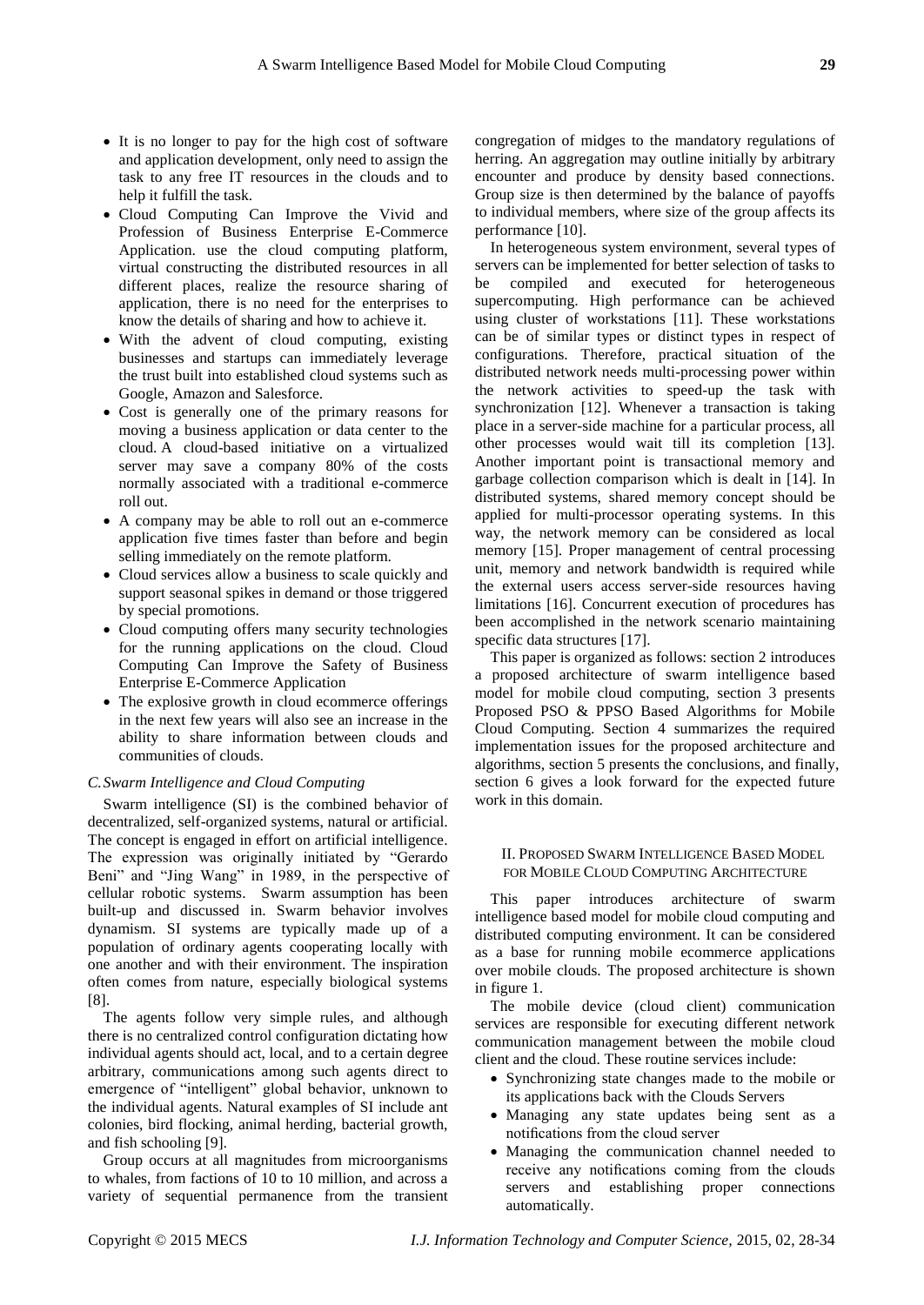Applying the chosen security protocol and any required encryption and decryption processes to the sent and received data going out and received by the mobile cloud client.



Fig. 1. Swarm Intelligence Based Model for Mobile Cloud Computing Architecture

Mobile users' requests and information (e.g., ID and location) are transmitted to the servers providing mobile network services. Mobile network operators can provide the authentication, authorization and accounting services (AAA). After doing these functions, the requests are delivered to clouds through the Internet. Each cloud consists of a set of networks  $N = \{N_1, N_2, \ldots, N_n\}$ . Each network may have several application servers  $(SAs) S =$  ${s_1, s_2, \ldots, s_n}$  providing the Software As A Service (SAS) and can be allocated to execute the mobile cloud clients' requests. Each application server has a set of resources  $R = \{r_1, r_2, \ldots, r_n\}$  that can be allocated for the coming mobile clients' requests. Each Network  $N_i$  has a network manager that is responsible of the supervising and coordination of the communication between the servers inside the network and between this network and other networks in the clouds. Each Server s<sup>i</sup> inside network N<sup>i</sup> detects the geographical location of mobile cloud client MCC<sup>i</sup> using user IP.

## III. PROPOSED PSO & PPSO BASED ALGORITHMS FOR MOBILE CLOUD COMPUTING

In the proposed architecture, a proposed PSO (Particle Swarm Optimization) based algorithm for mobile cloud computing is introduced. In addition, for enhancing the efficiency of the cloud computing, a proposed PPSO (Parallel PSO) algorithm for mobile cloud computing is also introduced and the recommended communication strategy is determined for implementing this PPSO algorithm.

#### *A.Updated PSO Algorithm for Cloud Computing*

An updated PSO Algorithm for Cloud Computing is proposed as follows (A declarative flow chart is shown in Figure 2):

Assume that there are M particles (servers) in all the clouds. Each server si in the cloud(s) is considered a particle which represents a potential solution (server) that can be allocated for executing the client's subjobs ji. Let J  $= \{j_1, j_2, \ldots, j_n\}$  be the n user's subjobs to be scheduled in unit time. The meanings of the used symbols are:

 $v_i(t)$ : the ith particle velocity in iteration t;

 $x_i(t)$ : the particle i position;

c1, c2: constant weight factors;

bi(t) (lbest): particle with the local best calculated fitness value among the neighbored particles in the network achieved so far in the t-th iteration ;

G(t) (gbest): particle with the global best position found in the cloud or all the clouds;

 $r_1$ ,  $r_2$ : random factors in the [0, 1] interval;

**Input:** The user's job vector J.

**Output:** Results of executing the user' job returned to the ISP server to send it back to the user's client device  $(c_i)$ .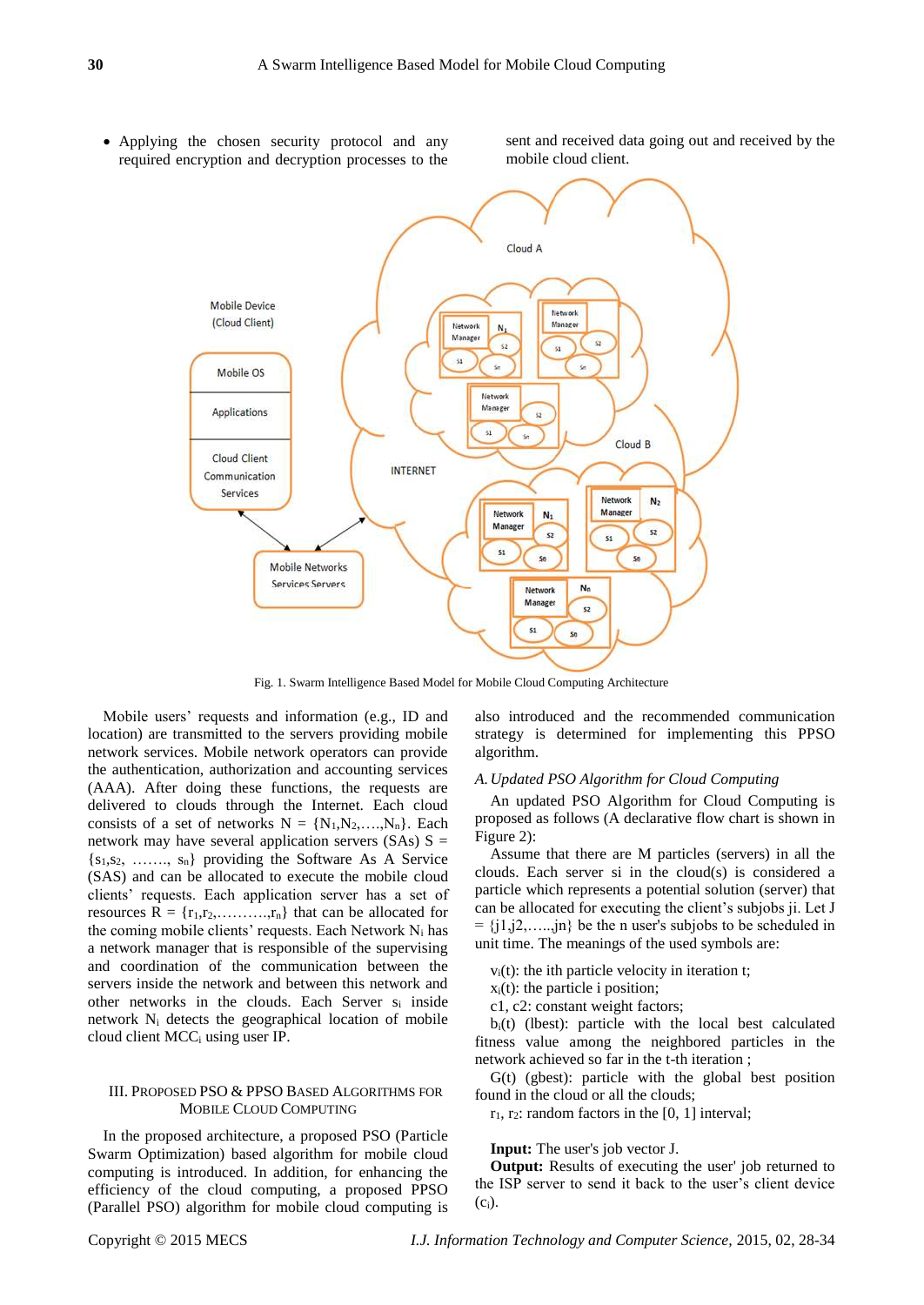So the PSO on mobile cloud computing can be applied as follows:

- a) Initialize the population with M Particles (servers S) and Set iterations counter  $t = 0$ .
- b)**While not all** user's subjobs j<sup>i</sup> **in** J **Not Completed**
- c) Apply Fitness function: Calculating the fitness value by calculating the percentage of this particle (server) will share in minimizing the makespan and thus minimizing the total processing time for user's job, and calculating the percentage of resources utilization if this server  $s_i$  is assigned the client's job with the aim of maximizing each particle's (server's) si resources utilization.
- d)Compare the calculated fitness value of each particle with its lbest  $b_i(t)$ . If current value is better than lbest, then set the current location as the lbest location. Furthermore, if current value is better than gbest  $G(t)$ , then reset gbest to the current index in particle array. Select the best particle as gbest.
- e) Update each Particle Velocity according to Eq. (1).

$$
v_i(t+1) = v_i(t) + c_1 \cdot r_1 \cdot (b_i(t) - x_i(t)) + c_2 \cdot r_2 \cdot (G(t) - x_i(t))
$$
\n(1)

where  $i= 0, 1, 2, \ldots, M-1$ 

To prevent the velocity from becoming too large, we set a maximum value to limit the range velocity as

$$
-V_{MAX}\!\leq V\!\leq V_{MAX}
$$

f) Update each Particle position according to Eq. (2).

$$
x_{i}(t+1) = x_{i}(t) + v_{i}(t)
$$
 (2)

where  $i= 0, 1, 2, ..., M-1$ 

- g) Master server assigns user's subjob j<sup>i</sup> to the server s<sup>i</sup> with the highest fitness value in the t-th iteration and which has a current position  $(x_i)$ .
- h)  $t = t + 1$ .

## i) **End While.**

j) Stop.

So these recursive steps continue until we reach the termination condition (which is the user job is finished execution) and the results are ready to be sent back to the user's client directly, or sent back for the master server to aggregate the results coming from all particles executing all the user's jobs that form the running user's application on the user's client (smart cellular phone for example).

- *B.Proposed PPSO Algorithm for Mobile Cloud Computing*
- a) The master server (Network Manager) receives the user job (Application/Module with its status data (user IP, time stamp).
- b) The master server (Network Manager) divides the received user's job (Task) J into subjobs  $\{j_1, j_2, j_3, \ldots, j_n\}$  $i_n$ .
- c) The user job is broadcasted on the web by the master server.
- d) Each server has its own information about the available resources and about other servers within specific

network. The master server (Network Manager) maintains the information about all other related networks within the internet providing SaaS.

- e) Apply the PSO algorithm.
- f) The results of the user job (j) will be sent back to the ISP server to send it back to the user's client device  $(c_i)$ .
- g) Network N<sup>j</sup> controller transmits the update to other related networks.
- h) Each related network updates the related servers. i) Stop.

In PPSO, computation time of PSO can be reduced with the parallel structure. Parallel processing aims at producing the same results achievable using multiple processors with the goal of reducing the run time. The same steps described in PSO will be applied, but in step



Fig. 2. Proposed PSO Based Algorithm for Mobile Cloud Computing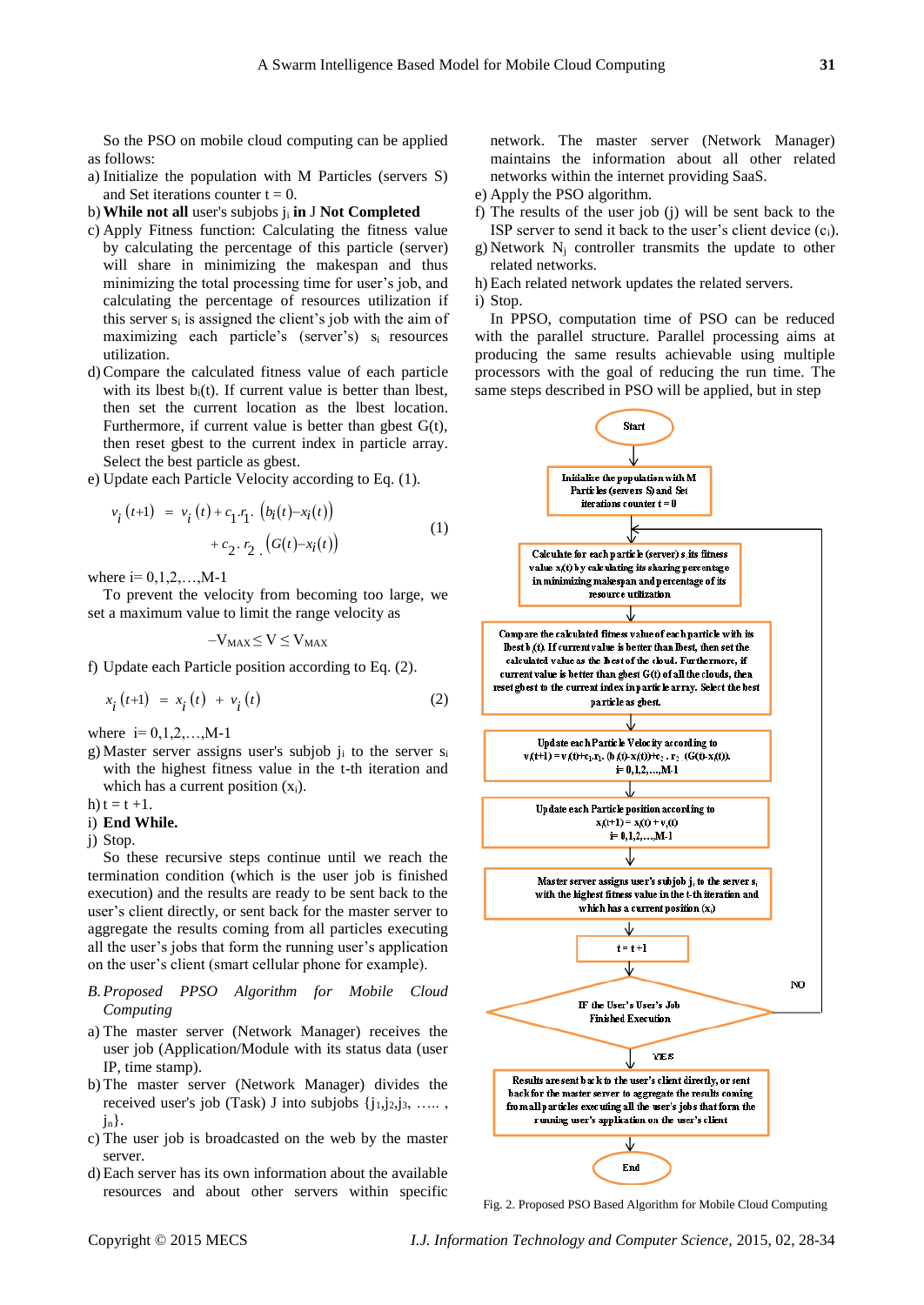(a), the master server in specific network will define how many group of servers needed for the user's application to be executed, because it can be designed to be 2n sets. To decide the number of groups, it should be carefully refer to the size of the user's application with its internal jobs (modules) to execute. In general, use four groups of servers in the cloud, but use eight groups in the cloud only if the user's application is quite large.

The performance of the Parallel PSO can be evaluated using Amdahl's Law Eq. (3). [18] Let p be the fraction of the user's subjob  $j_i$  that can be made parallel (p is always a fraction less than 1.0.) The remaining fraction (1-p) of the code must run serially. n is the number of allocated CPUs or processing cores for j<sup>i</sup> and these allocated resources r are considered subset of the resources vector R in the clouds, so we can represent them as  $r \subseteq R$ .

$$
Speedup (n) = 1/((p/n)+(1-p))
$$
 (3)

Suppose that p=0.8, and the number of used processors for parallelization (n) is 4, then then according to Eq.  $(3)$ Speedup equals 2.5. Also, if the number of used processors for parallelization increased to 8 Speedup will equal 3.3. The maximum possible speedup—if you could apply an infinite number of CPUs—would be  $1/(1-p)$ . There is a proportional relationship between increasing the value of fraction p and the possible increasing of speedup, as shown in the graph in [Figure 3](http://techpubs.sgi.com/library/dynaweb_docs/0650/SGI_Developer/books/OrOn2_PfTune/sgi_html/ch08.html#id5221037).



Fig. 3. Possible Speedup Values for Different Values of P and No. of Processors

After several iterations, each group of servers in the cloud will exchange the information about the fitness value of all the servers in the group and the status of completed user's jobs in the group. This gives every group of servers the chance to have the global best solution (best chosen candidate servers across all the groups of servers) and the local best solutions of other groups (the best candidate server in each group). This will enhance the chance of finding a better server to be allocated across all the groups and even a better local candidate server to allocate inside each group.

*The chosen communication strategy for the applied PPSO on cloud computing is as follows:*

After a period of time is elapsed  $(t<sub>i</sub>$  iteration), one of the following communication strategy will be executed according to a trade-off between the best particle in the group and the best of all other groups

- a) Exchange the local best solution from one group to the others, OR
- b) Apply a self-adjustment in each group of servers due to the strong correlations of parameters (the current fitness status of free available resources suitable for the user's job). In each group, the best candidate server will be migrated and allocated to the job replacing the other deteriorated server.

#### IV. IMPLEMENTATION

Interoperability becomes an important issue when mobile users need to interact and communicate with the cloud. HTML5, HTML5 WebSockets, java, and XML are used to implement the proposed PSO and PPSO algorithms for MCC and all the running communication services software proposed in the architecture on the mobile client devices and on the application servers to guarantee a high degree of interoperability between the mobile client devices and the clouds' servers. These implemented communication services also enabled data caching through a mobile device, and this allowed a cloud application to continue working if connection has been momentarily lost.

CloudSim as an experimental environment for cloud computing was used to simulate the proposed architecture for the swarm intelligence based mobile cloud computing model. It was used with an implemented algorithm for the proposed PSO algorithm in this paper to examine the performance of the proposed PSO and PPSO based algorithms for mobile cloud computing. Many experiments and tests were done for the setting of the PSO algorithm related to the independent parameters including the population size (no. of servers), no of iterations, c1, c2, c3, velocity weight at the start, and velocity weight at the end, etc. Table 1 summarizes some of the parameters settings for the proposed PSO algorithm in one of its configuration environment.

Table 1. Parameters Settings for the PSO Algorithm

| Parameter                     | Value          |
|-------------------------------|----------------|
| Particles No.                 | 20             |
| Max No of Iterations          | 1000           |
| C <sub>1</sub>                | $\overline{2}$ |
| C <sub>2</sub>                | $\overline{2}$ |
| C <sub>3</sub>                |                |
| W start                       | 0.95           |
| W end                         | 0.4            |
| Chi                           | 1              |
| No. of Resources (processors) | 32             |
| No of Subjobs                 | 32             |

When the number of VMs and the parallelization percentage were increased with applying the heuristic of choosing the particles (servers) that had a high predicted percentage in sharing in minimizing the makespan, the makespan was decreased as shown in figure (4). In addition, the resource utilization percentage was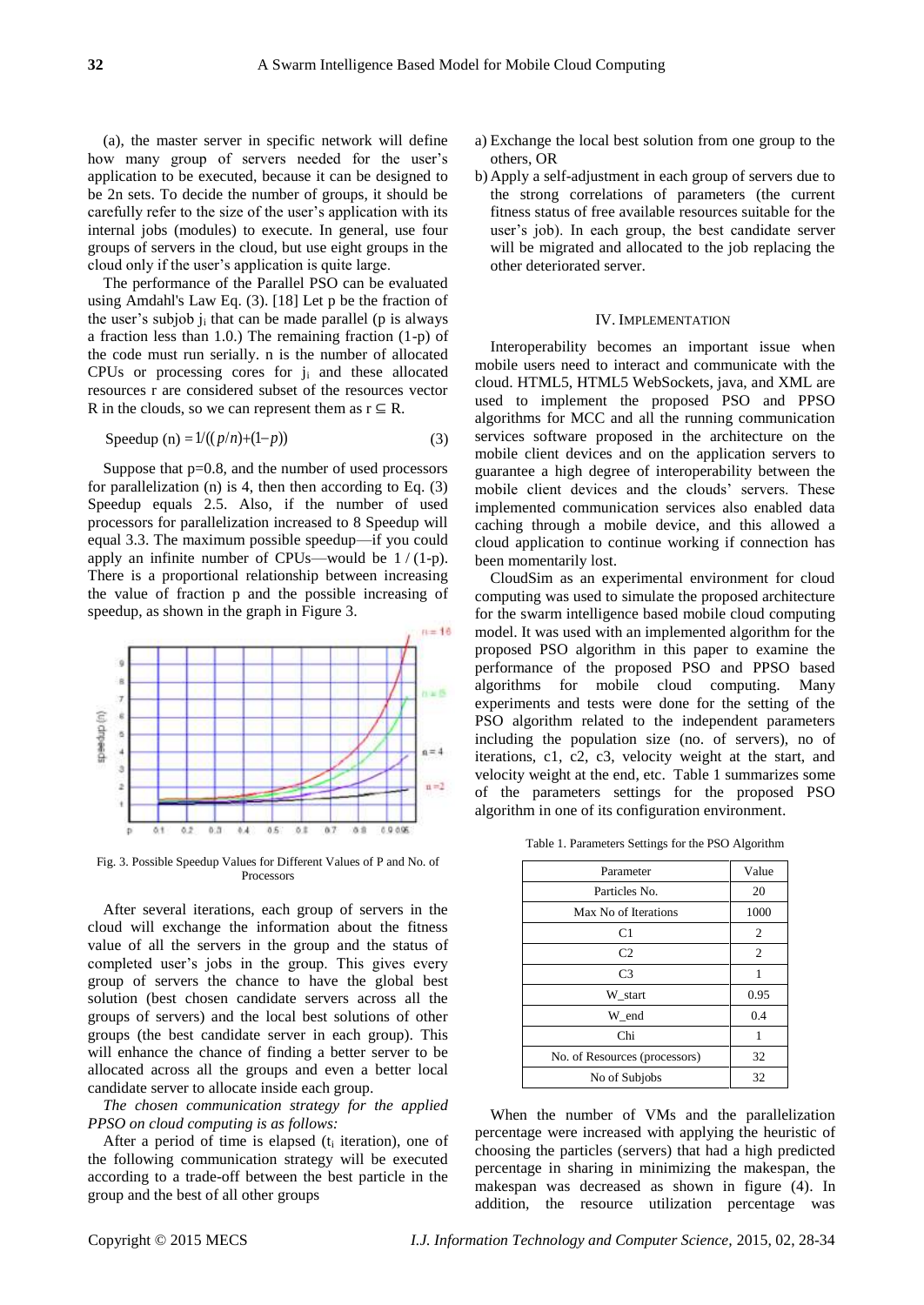increased, when we allocated the servers that had a high predicted percentage of resources utilization if they are allocated to the user's subjobs ji.



Fig. 4. Proposed PPSO leads to Reduced Mekespan with increasing in no. of processors

#### V. CONCLUSIONS

Mobile Cloud computing provides a capability of developing enhanced mobile applications, since it allows the transfer of the processing overhead to the clouds over the internet. In this paper, synchronized system networking concept has been offered using the proposed parallel particle swarm optimization (PPSO) algorithm across many different networks with several application servers. Architecture for the swarm intelligence based mobile cloud computing model was also proposed. The architecture is based on a proposed algorithm for the Particle Swarm Intelligence (PSO) and Parallel Particle Swarm Optimization (PPSO) to reduce the run time required by the mobile client's application on the different applications servers in the clouds and to enhance the applied security technologies ranges between authentication, authorization, and encryption. The proposed architecture and algorithms in this paper will improve the speed of running and the safety of Business Enterprise E-Commerce Applications. Many implementation tools such as HTML5, Java, XML, and HTML5 WebSockets are used for implementing the proposed intelligent swarm algorithms for the MCM, and all the communication services routines used to manage the interface between the mobile client devices and the application servers on the clouds. The proposed architecture and algorithms are expected to be intelligent, reliable, efficient, robust, and self-organizing in enhancing the SAAS that is provided on MCC.

## VI. FUTURE WORK

Considering the importance of Mobile Cloud Computing, other intelligent communication techniques and more adequate security measures have to be incorporated to support the low processing ability at the mobile client-side, mobile commerce, and the distributed mobile computing environment models and architectures.

#### **REFERENCES**

- [1] H. Jacson Christensen, "Using RESTful web-services and cloud computing to create next generation mobile applications", Proceedings of the 24th ACM SIGPLAN conference companion on Object oriented programming systems languages and applications (OOPSLA), 2009, 627- 634.
- [2] L. Liu, R. Moulic, and D. Shea, "Cloud Service Portal for Mobile Device Management", Proceedings of IEEE 7th International Conference on e-Business Engineering (ICEBE), 2011, 474.
- [3] AEPONA, "Mobile Cloud Computing Solution Brief", White Paper, (2010).
- [4] M. Ali, "Green Cloud on the Horizon", Proceedings of the 1st International Conference on Cloud Computing (CloudCom), 2009, 451- 459.
- [5] S. Chetan, K. Gautam, "Cloud Computing for Mobile World", Technical Report, 2010.
- [6] C. Sun, "Research of E-Commerce Based on Cloud Computing", [Advances in Computer Science and](http://link.springer.com/book/10.1007/978-3-642-30223-7)  [Information Engineering,](http://link.springer.com/book/10.1007/978-3-642-30223-7) Vol. 169, 2012, 15-20.
- [7] S. Juncai, and Shao, "Based on Cloud Computing Ecommerce Models and Its Security", International Journal of e-Education, e-Business, e-Management and e-Learning, Vol. 1, No. 2, 2011, 175-180.
- [8] A. Kundu, and Ji. Chunlin, "Swarm Behavior of Intelligent Cloud", arXiv preprint arXiv:1203.1395, 2012.
- [9] E. Ridge, D. Kudenko, D. Kazakov, E. Curry, "Moving Nature-Inspired Algorithms to Parallel, Asynchronous and Decentralised Environments," in Self-Organization and Autonomic Informatics (I), Vol. 135, 2005, pp. 35-49.
- [10] K. Carolin, K. Johannes, B. Freimut, "Swarm Intelligence for Analyzing Opinions in Online Communities," Proceedings of the 43 rd Hawaii International Conference on System Sciences, 2010, pp. 1-9.
- [11] S. Pakin, "The Design and Implementation of a Domain-Specific Language for Network Performance Testing," IEEE Transactions on Parallel and Distributed Systems, Vol. 18, No.10, 2007, pp. 1436-1449.
- [12] E. Hart, Thomas, E. Paul McKenney, and D. Angela Brown, "Making lockless synchronization fast: Performance implications of memory reclamation," In 20th IEEE International Parallel and Distributed Processing Symposium , IPDPS 2006, 2006.
- [13] M. Herlihy, "The transactional manifesto: software engineering and non-blocking synchronization," In PLDI '05: Proceedings of the 2005 ACM SIGPLAN conference on Programming language design and implementation, New York, NY, USA, 2005, pp. 280-280.
- [14] D. Grossman, "The transactional memory / garbage collection analogy," In OOPSLA '07: Proceedings of the 22 nd annual ACM SIGPLAN conference on Object oriented programming systems and applications, New York, NY, USA, 2007, pp. 695-706.
- [15] B. Gamsa, Orran Krieger, J. Appavoo, and M. Stumm, "Tornado: Maximizing locality and concurrency in a shared memory multiprocessor operating system", In Proceedings of the 3rd Symposium on Operating System Design and Implementation , New Orleans, LA, Vol. 99, 1999, pp. 87-100.
- [16] B. Urgaonkar, P. Shenoy, "Sharc: Managing CPU and Network Bandwidth in Shared Clusters," IEEE Transactions on Parallel and Distributed Systems, Vol. 15, No. 1, 2004, pp. 2-17.
- [17] M. Herlihy, "A methodology for implementing highly concurrent data structures," In Proceedings of the 2nd